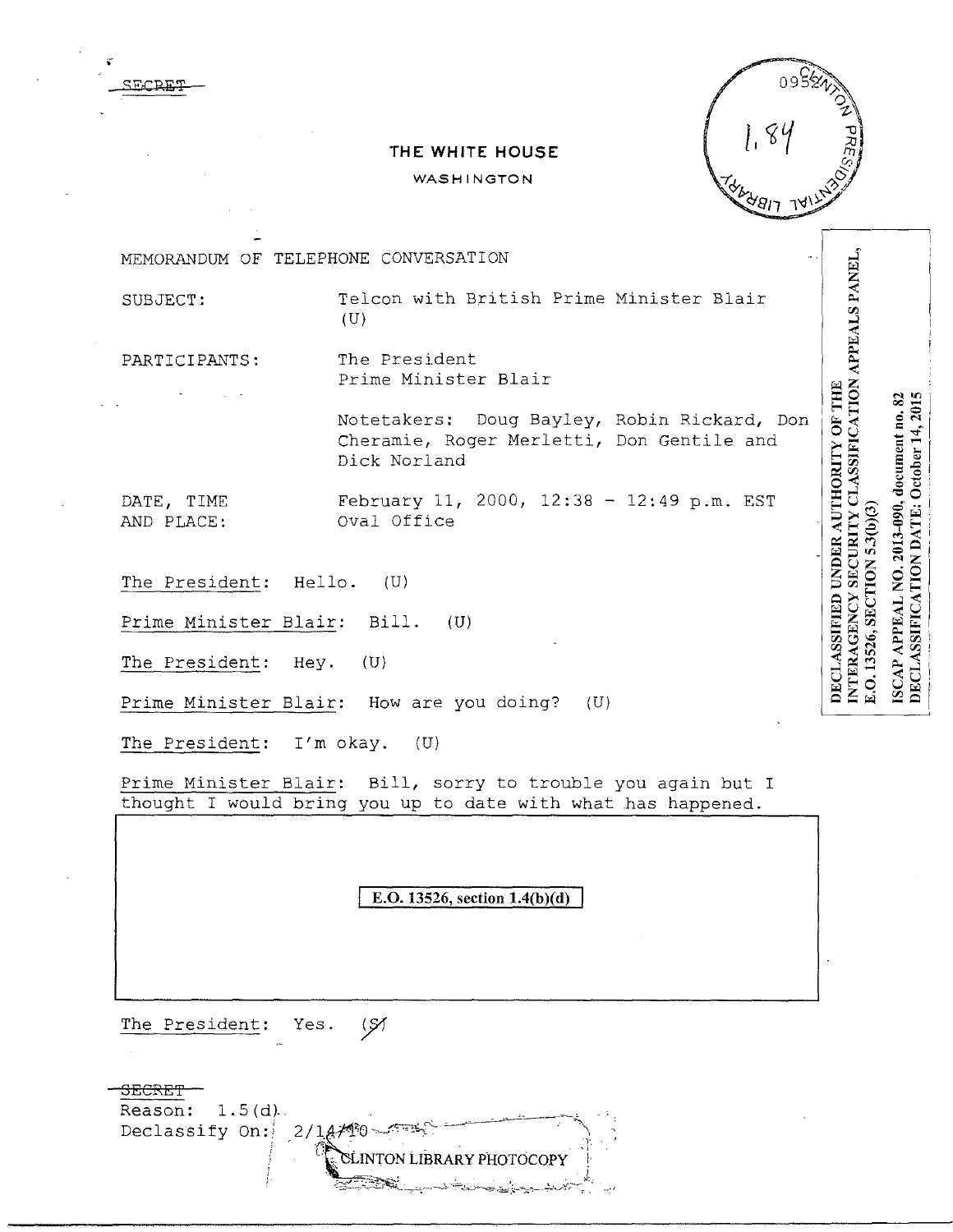SECRET

**E.O.** 13526, section 1.4(b)(d)

Prime Minister Blair:

The President: What about Trimble? Where is he on this? (8)

Prime Minister Blair:

The President: But if you haven't announced it, can't you...  $+S$ 

Prime Minister Blair:

The President: I think you ought to go to Trimble and try to work it out.  $\leftarrow +S$ 

Prime Minister Blair:

The President: Can't you go to Trimble today? 48+

ೂಮ್

**ENTON LIBRARY PHOTOCOPY** <u> Del Constantino de la provincia de la provincia de la provincia de la provincia del provincia del provincia de </u>

**E.O.** 13526, section  $1.4(b)(d)$ 

SECRET

 $\sim$   $\sim$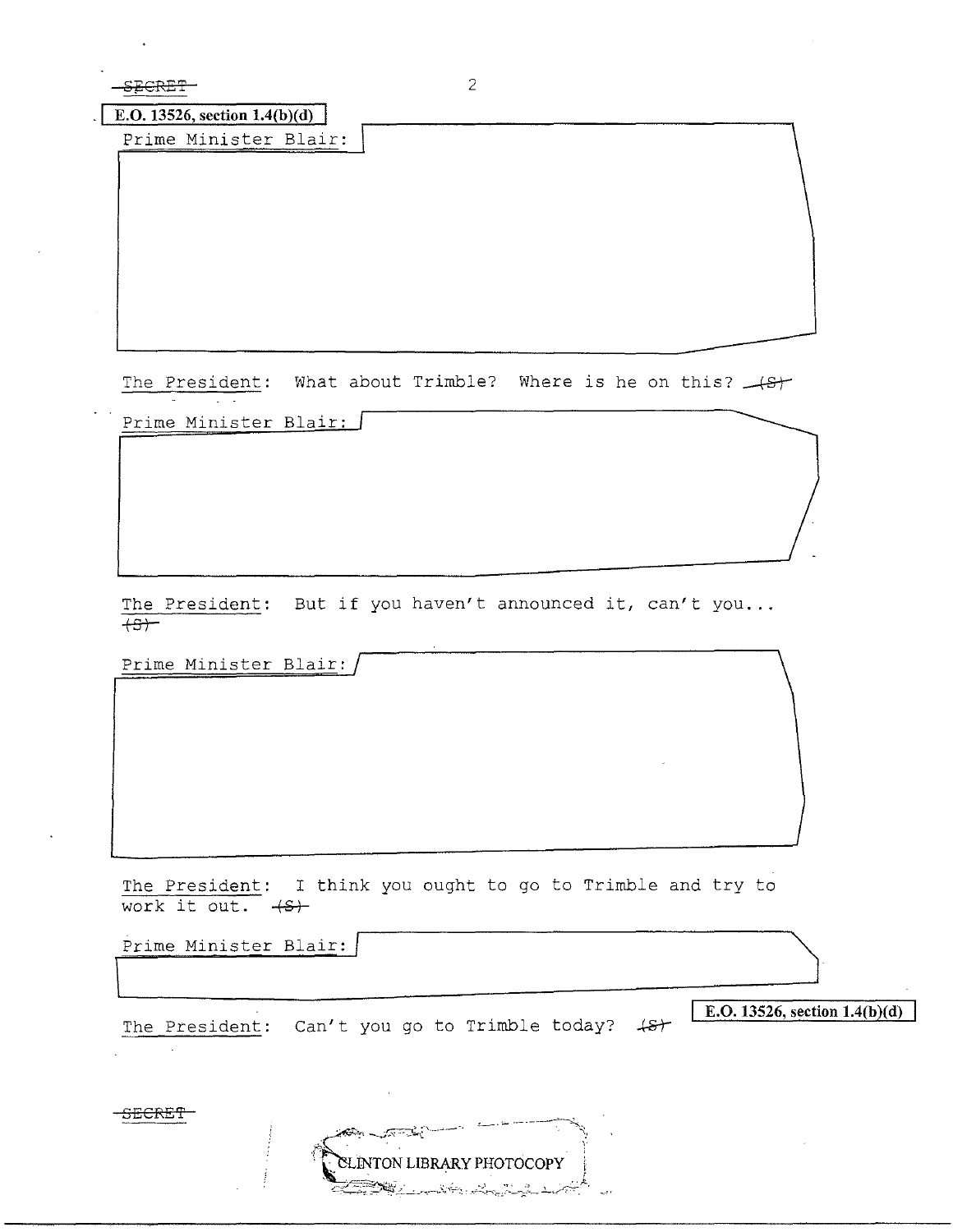| $\frac{1}{2}$                         |  |
|---------------------------------------|--|
| <b>DECRET</b>                         |  |
| <b>CONTRACTOR</b> COMPANY AND INCOME. |  |

| <b>E.O.</b> 13526, section 1.4(b)(d) |  |
|--------------------------------------|--|
| Prime Minister Blair:                |  |

The President: If you can get Trimble to say okay...  $\mathcal{A}ST$ 

Prime Minister Blair:

The President: If we could get to him today you could have this all resolved by Monday. (8)

Prime Minister Blair:

The President: We can't run the risk of this thing unraveling over the weekend just because of the timing of it.  $+85$ 

Prime Minister Blair:

The President: If we don't have some move by you and Trimble today or tomorrow, this thing could unravel over the weekend. How much does Trimble know about this?  $\leftarrow$ 

Prime Minister Blair:

**E.O. 13526, section 1.4(b)(d)** 

 $\Bigg\}$ 

The President: What I'm suggesting is we tell him what they said and get him to make some noise in tomorrow's papers saying, you know, there is movement here, something where he can reach out to them. or call Adams or something. You need them to connect before they go to bed tonight. I just think that something has to be done before the papers come out and all hell breaks loose... **ts+** 

Prime Minister Blair: Okay. (St

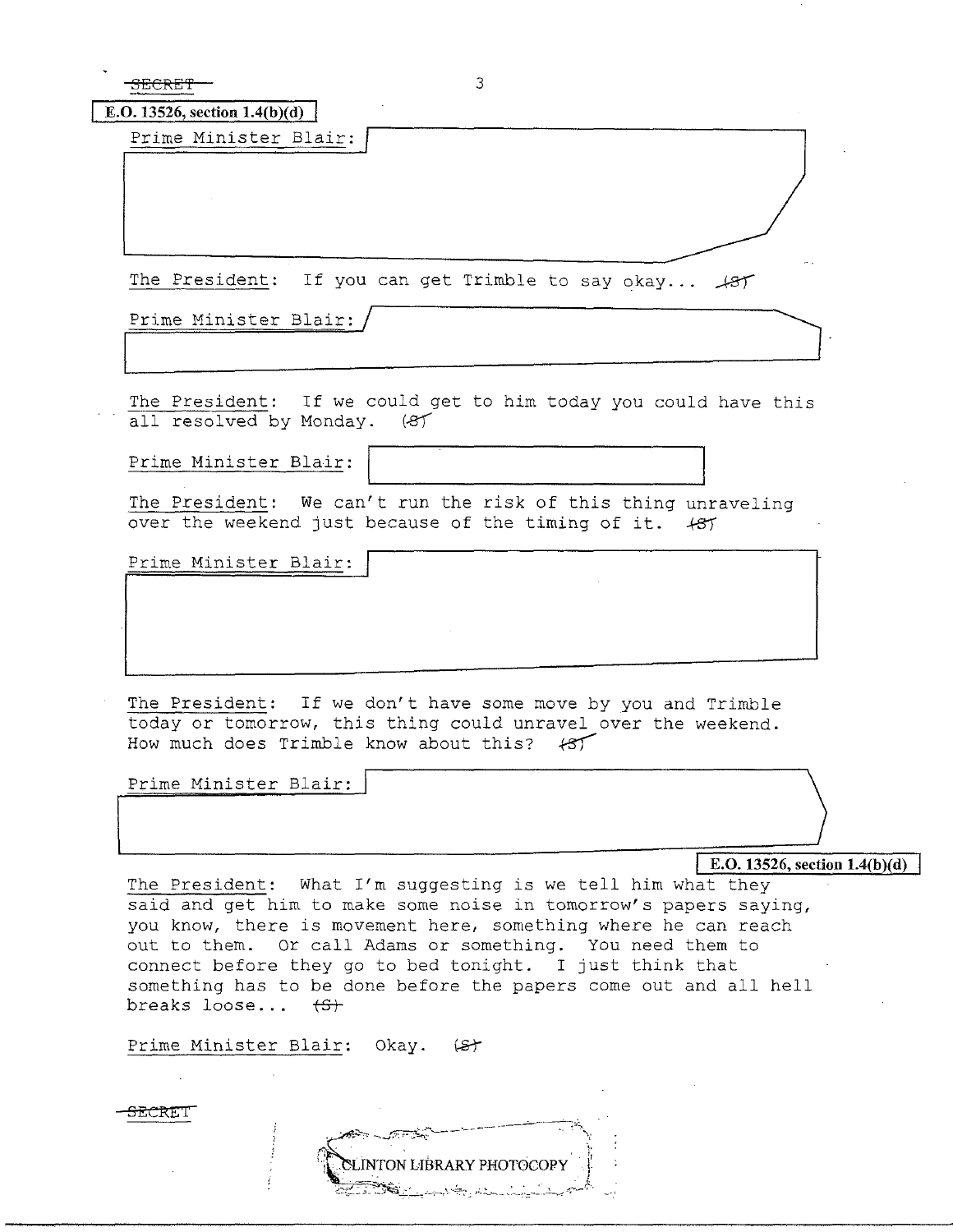$-$ <del>SECRET</del> 4

I

## **-1** E.O. **13526, section 1.4(b)(d)**

The President: ... at least the IRA got off their backsides and did something half reasonable.  $(X)$ 

Prime Minister Blair: \

The President: Yes, I think to make that really work we need some sort of signal from Trimble that he believes this is all possible.  $\cancel{18}$ 

Prime Minister Blair:

The President: I agree, but my problem is that if he waits until next week...  $48f$ 

Prime Minister Blair:

The President: I don't want this thing to get away from you. *.kel* 

Prime Minister Blair:



The President: If you could get it tonight that would be wonderful. I know it is a pain in the rear end, but I'm scared that if this thing drifts for three days...  $\cancel{187}$ 

Prime Minister Blair:

The President: I agree with that, but if Trimble can give them an excuse to do that it would be great.  $\cancel{181}$ 

**INTON LIBRARY PHOTOCOPY** 

Prime Minister Blair:

**E.O. 13526, section l.4(b)(d)** 

£EGRET